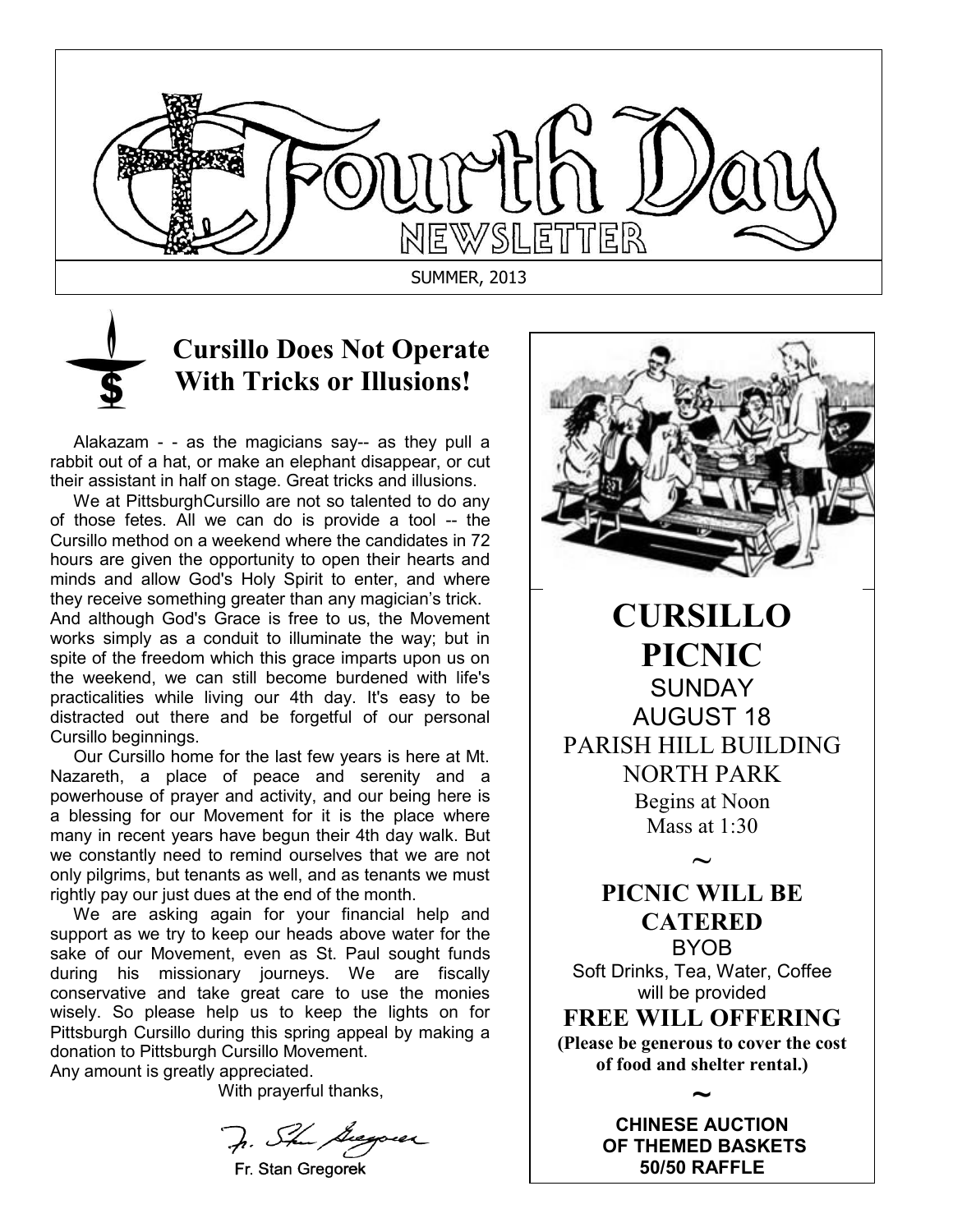# Consider Making Cursillo Your Main Apostolate

**By Gary Smith**

Lay Director

 $\frac{1}{2}$  year and I will need to be replaced – as will others on Secretariat. Time goes so fast. My time as Lay Director is almost  $2/3$  over. Another

We do have Add Your Voice (formerly called Sections) on the last Wednesday evening of each month. This is much needed  $-$  not only so Cursillo can function properly, but to get people used to participating and stepping up into higher positions to insure the continuation of the Cursillo Movement.

A lot of people come through the Cursillo Weekend, maybe stay for a  $\chi$  certain period of time, find an interest in another ministry or activity, then move on. It would be great if they would commit to at least a three-year term in service to Cursillo so others could experience what they had the opportunity of doing.

I had to be content serving over the years without making a serious I had to be content serving over the years without making a serious FRAME TO CONSILLET THE VIDEO CONSILLET THE STATE OF THE STATE OF THE STATE RESERVE THE STATE OF THE STATE OF THE STATE OF THE STATE OF THE STATE OF THE STATE OF THE STATE OF THE STATE OF THE STATE OF THE STATE OF THE STATE the Karnes Prison Ministry over six years ago and another special ministry close to my heart, the Appalachian trips to W. Virginia. However, I was asked to take on this present position  $-$  to come back and assist Cursillo in a way that I never thought of. It meant teaving those other mountain top  $\mathbf{V}$  is to experiences and going back to labor "in the valley" – not that Cursillo isn't  $R_{\text{H}}$  a mountain top experience – but Cursillo needed some special attention. And it still needs attention. It needs a new set of Cursillistas to step up, not a year from now, but RIGHT NOW – to get in tune with what you need to way that I never thought of. It meant leaving those other "mountain top" keep Cursillo going.

keep Cursillo going.<br>We had a Region III Meeting in Pittsburgh in April. It should have been We had a Region III Meeting in I itsouigh in April. It should have been<br>better attended. You get a chance to meet with other Cursillistas from other states and share what's going on in their areas, too. We have a lot of the same issues that need addressed  $-$  it's a good way to bounce ideas off one another. We also just had our own Cursillo Spring Retreat with Fr. Frank Erdeljac – who I feel does an outstanding job whenever he speaks; that, too Shound have been better attended. It's been said that  $\frac{30}{0}$  or it is just<br>showing up – God will do the rest. Just by saying "yes" to the Lord, God  $\lim_{x \to \infty} g(x)$ should have been better attended. It's been said that 80% of it is just gives you the grace to do what needs to be done.

Any fish can float down stream with the current, but it takes a strong fish to swim against the current – and so it is THAT we are asked to do. And we should not be content to just compare ourselves to others. We are<br>Claim and therefore a sheal is expressed and other Claim the sould Christians, and therefore we should compare ourselves to Christ, who would<br>want us to live by the higher standard want us to live by the higher standard.

As Fr. Frank said, "If there is no struggle, where's the merit? Christ came to serve, and so should we."

So I'm asking each of you now -wherever you are in your journey  $$ whatever weekend you made, give it serious thought to making Cursillo your main apostolate for a 3-year period.

At the last set of weekends, I explained the difference between a Volunteer and a Servant: A Volunteer agrees to show up on certain days, at certain times, for a certain job. And he or she may specify – not too hot that they sweat, or too cold that they catch a chill -- not too stressful -- and it has to be clean and maybe fun too.

A Servant shows up, says "Put me anywhere you need me, for any time slot, no matter what the conditions" (as Christ did  $-$  stress included).

So I am hoping you will pray on this. Say "yes" Just as Mary and Joseph did. Roll up your sleeves and step up.

I can only say that it wasn't until the past seven years (out of the 19  $\frac{1}{2}$ years in Cursillo) that I agreed to do more – that God blessed me more. It's really a no-brainer for me.

Hope to see some new as well as old faces at our meetings.



## **Stewardship Prayer**

Christ has no body now but yours, no hands, no feet on earth but yours, yours are the eyes through which He looks with compassion on this world. Yours are the feet with which He walks to do good. Yours are the hands with which He blesses all the world. Yours are the hands, yours are the feet. Yours are the eyes, and you are His body. Christ has no body now but yours. No hands, no feet on earth but yours. O Lord, as Your Body, help us to be faithful stewards of all you have given to us, so that we may continue to build up Your Kingdom. Allow us to be generous with our gifts of time, talent and treasure, Just as You have been generous to us. May we, your Body, be faithful to the mission and ministry You have called us to, for love of You and our neighbor. Amen.

#### **Requests:**

Pray for our Cursillo priests and Religious each day

Sponsor and turn in applications now. Don't wait!

Make a Cursillo phone call or write a Cursillo letter to someone each day.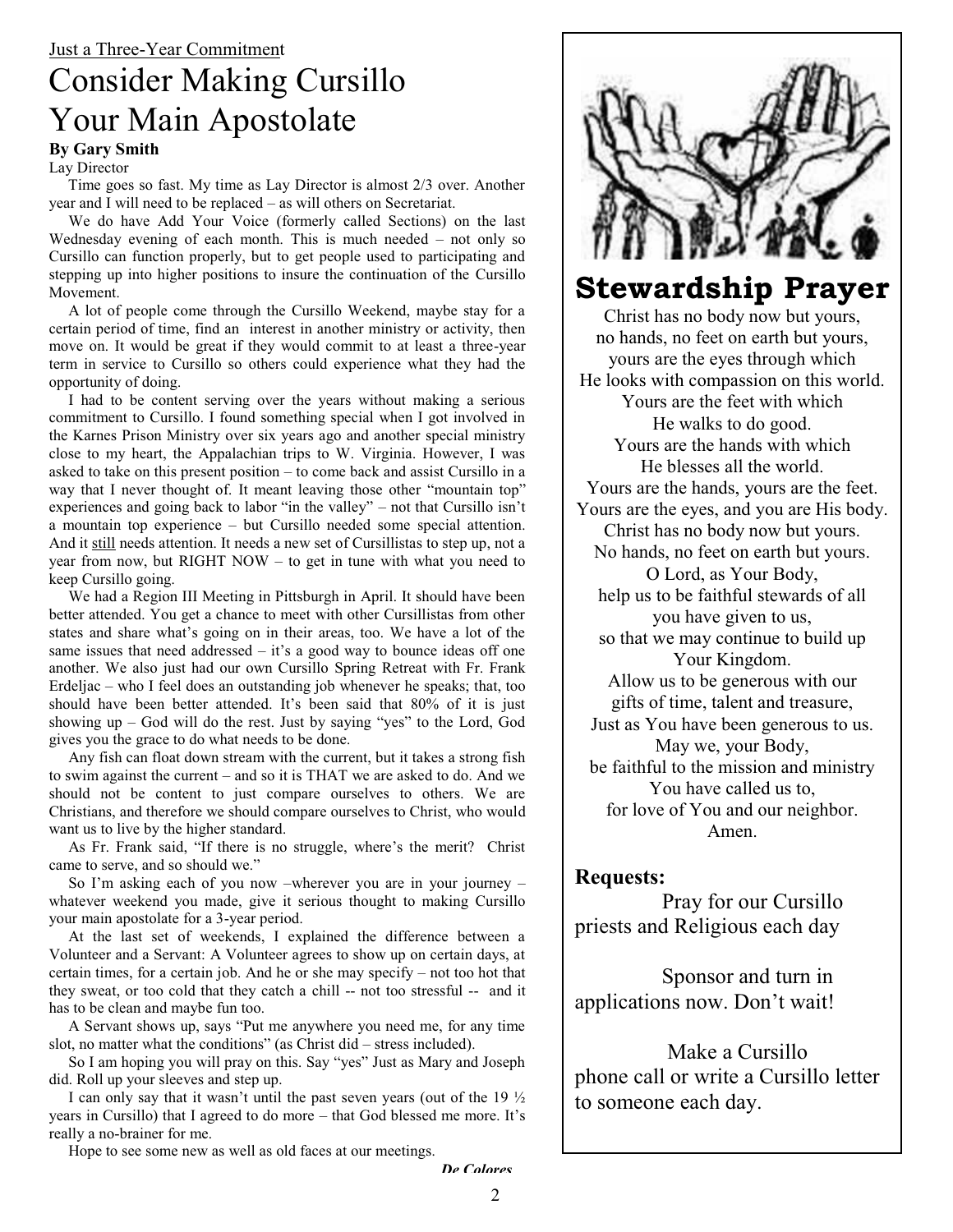**Do You Know Where Your Candidate Is?**



# **Maybe It's Time to Reconnect!**

*By Andi Zientara* Pre-Cursillo

It's 2013. Do you know where your candidate is? If you don't know, or haven't been in touch with them for a while, wouldn't now be a good time to reconnect?

If the pre-Cursillo process was followed as intended, your connection to your candidate would have had a close personal friendship at its foundation. Now, it's true that even close friends lose touch at times, sometimes over great distances and for many years. Lives change. Families evolve, and often an activity that put you in frequent company with your friend is no longer a part of your life. But shouldn't the friendship between a Cursillo sponsor and candidate be held to a higher standard of commitment for keeping in touch?

The close personal friendship you once enjoyed led you both to take that relationship and elevate it to the ultimate friendship…a friendship with Christ at the center. Beyond that which the secular world can offer, your friendship brought you both closer to Christ, both closer to fulfilling your Baptismal commitment to live as a Christian, and both of you closer to knowing what it means to resolve to build the kingdom of God on Earth. If that's not worth more than a yearly Christmas card or  $4<sup>th</sup>$  of July barbecue, what is?

We are, all of us, being commissioned as Catholics to embrace the New Evangelization as set forth by the U.S. Conference of Catholic Bishops. Much is being written and talked about these days in our parishes about the New Evangelization, and, to those who have lived a Cursillo Weekend, a great deal of it should sound very familiar -- especially the part about reaching out to those hungering and thirsting for the Good News of the Gospel and a personal relationship with Christ. Why not start by reaching out, again, to someone you know has already been there? For at least 3 days that you know of, your candidate encountered Christ in a personal way, had a hunger and thirst for Him awakened in their heart and was presented with a way to bring Christ into their environments in order to grow the kingdom of God on earth.

If reading this article has brought someone to mind, then why not take the next step. Pray for your friend, your candidate, and then get in touch with them, even if it has been a long, long time since you have been together. Pick up the phone. Compose an email. Or really make their day and, just for the nostalgia of it, send them a "Thinking of You" card delivered the old-fashioned way -- by the Post Office! Plan to perhaps meet for dinner and then go together to Ultreya or to see what Leader's School is all about. Invite them to the Cursillo picnic in August -- wherever and however the Holy Spirit leads you to see where your friendship is today. The Cursillo community is a great place to rejuvenate old friendships that were once so special they gave you a little glimpse of Heaven on Earth!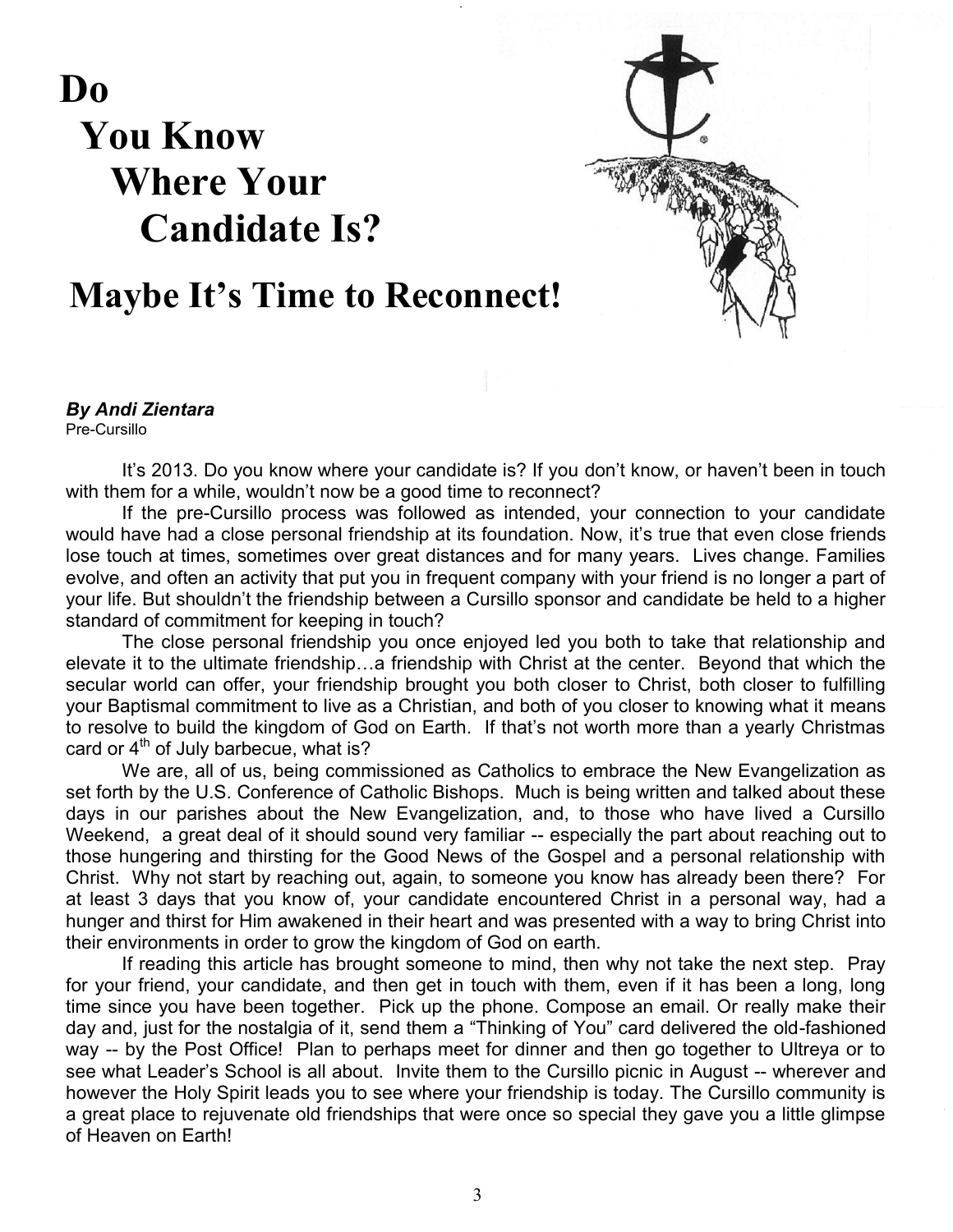## **Sometimes We Forget to Put God First in Our Lives!**

We are preparing to put our house up for sale and as I was going through some things. I was overwhelmed by all the STUFF we had accumulated in 17 years. That night, I began to think about my spiritual life and how I get bogged down by all the things I have to do and how easy it is to get wrapped up in life and forget to put God first. I have asked God to forgive me so many times and start over again that it's amazing to think that He is still willing to forgive me and that He still loves me that much.

I think that it's the same with Cursillo; we get so wrapped up in life and the things we have to do, that we lose sight of how much good we can accomplish in Cursillo and the enthusiasm that we had when we first lived our Cursillo weekend.

Cursillo ar<br>
working ha<br>
working ha<br>
bld and nev<br>
blCES med<br> **DERS**<br>
e check pg<br>
erwise note<br>
hom Shal<br>
nleyville<br>
ish, Monro<br>
Vhom Shal<br>
mleyville<br>
ish, Monro<br>
Munhall<br>
end? We at Secretariat and the School of leaders are working hard to revitalize our Cursillo movement, but we need your help. We would love to see the faces of old and new friends -- especially at our meeting on the last Wednesday of each month for our ADD YOUR VOICES meeting. God's blessings to you all.

Kay Houston

## **SCHOOL OF LEADERS SCHEDULE**

The schedule may be adjusted from time to time. Please check pghcursillo.com for updates. All meetings begin at  $7:15$  in chapel and  $7:30$  for meeting unless otherwise noted

**July 10** Secretariat

**July 17** Healing Mass—St. Paul Parish, Greensburg

**July 24** Review of Fundamental Ideas 2013 edition/ Whom Shall I Send?

**July 31** Add your voice

Aug. 7 Secretariat

Aug. 14 Review of Fundamental Ideas 2013 edition/ Whom Shall I Send

Aug. 21 Healing Mass—St Francis of Assisi Parish, Finleyville

Aug 28 Add your voice

**Sept. 4 Secretariat/Team Formation** 

**Sept. 11** Healing Mass—North American Martyrs Parish, Monroeville/Team Formation

**Sept. 18** Review of Fundamental Ideas 2013 edition/ Whom Shall I Send?

**Sept. 25** Add your voice/ Team Formation

**Oct. 2** Secretariat/Team Formationm

**Oct. 9** Healing Mass—St. Therese of Lisieux Parish, Munhall

**Oct 16** Review of Fundamental Ideas/ Whom Shall I Send?

**Oct. 23** Continue study of Catechis

**Oct. 30** Add your voice

**Nov. 6** Healing Mass—Holy Family Parish, Latrobe

**Nov. 13 Secretariat** 

**Nov. 20** Review of Fundamental Ideas 2013 edition/ Whom Shall I Send?

**Nov. 27** Thanksgiving Break

**Dec. 4** Healing Mass—Word of God Parish, Swissvale

Dec. 11, 18 Christmas break—Have a very blessed Christmas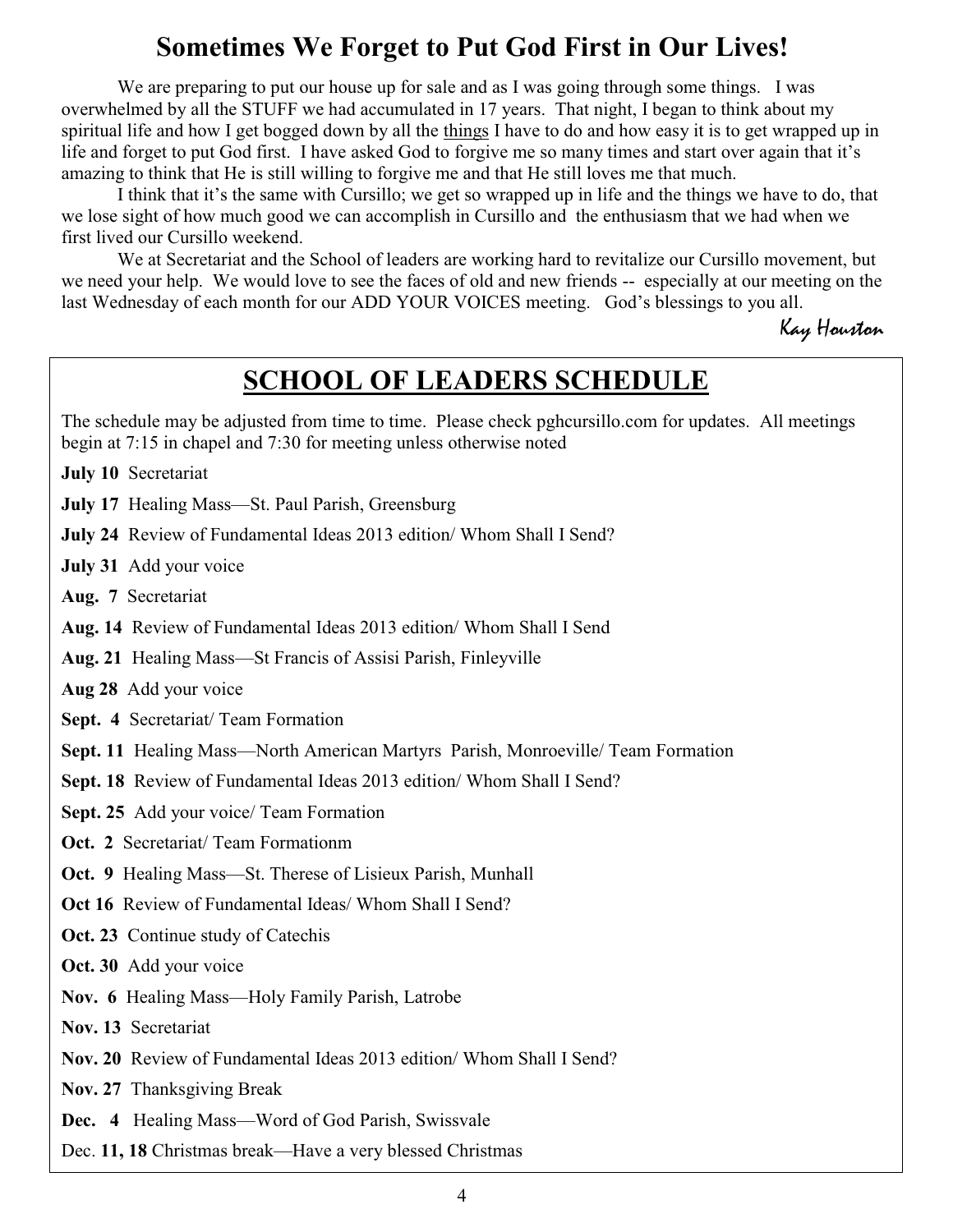## **Frequently Asked Questions About Cursillo Applications:**

#### **When can I send in my candidates application for the Fall 2013 Weekends?**

We must have a **minimum of 10 women's and 10 men's applications** on hand by **August 15, 2013** in order to have **both** Fall Weekends in 2013. As of this newsletter, we have 3 Men's and 1 Women's application. If 10 applications are *not* on hand by this date for *either* the women and/or the men, the Fall 2013 Weekend for them will not take place. If you have a candidate in mind, get their completed application in NOW!

#### **Why such an early date? Especially for the Weekends that are months away?**

Much planning and preparation for the Weekends begins long before the actual dates. We have to reserve the space at Mt. Nazareth for both Team Formation and the Weekends themselves which means paying for the space. In addition to monetary considerations, Teams must be chosen that commit to a Formation process, which involves a great deal of time and energy. Also, Spiritual Directors, often priests with parish responsibilities, must arrange in advance for their duties to be covered for the Weekend on which they will serve.

#### **Will applications be accepted for the 2013 Fall Weekends after August 15?**

Yes. Additional applications will be accepted even as the Formation Process is underway, but a **minimum of 10 applications must be received before August 15 in order to have that process begin.**

#### **Does a \$25 deposit for the Weekend have to be sent with the application?**

No. A letter of invitation will be sent to the candidate once the Weekends are confirmed. A return envelope will be enclosed to insure the candidate's reservation for the Weekend and a deposit check can be sent then. However, candidates and/or sponsor's who wish to include the deposit fee are welcome to send it along with the application if they wish.

#### **Completed applications should be presented to Ultreya Pre-Cursillo Chairpersons or Coordinators to check for accuracy of information / signatures and then mailed to: Andi Zientara, 747 Ravenswood Ave, Pittsburgh, PA 15202**

#### **Questions or concerns? Contact Andi at 412-761-1044 or andizi56@verizon.net**

Materials available: "Cursillo: What Is It?" – a booklet explaining Cursillo to be given to potential candidates "Sponsor's Guide" - fully explains the role and responsibilities of the sponsor

> Official Applications can be downloaded from www.pghcursillo.org, or call Andi, or ask your Ulterya Coordinator.

## **Are YOU Pushing On the Lever???**

*Do you remember on your Cursillo Weekend during the Faith talk when you saw and heard those letters from the Greater Cursillo Community that revealed how they were offering prayers and sacrifices for you and your Weekend? Some of them came from other cities and towns in the United States, others were from far off countries and some were even written in a foreign language, but they were all doing the same thing for us…PALANCA!* 

*You may or may not be aware of this but, Pittsburgh Cursillo faithfully sends out these same types of letters to other Cursillistas in the U.S. and around the world when we learn of their Weekends. The question is: are we doing the Palanca we are proclaiming to do in these letters? Some are, for sure, but…are YOU doing your part to "push on the lever" and lift these Teams and new Cursillistas with prayer and personal sacrifice? (Remember: the word "Palanca" means "lever"…that which can lift up and move something greater than we humans can move by ourselves!)*

*Palanca isn't just a Weekend phenomenon…it is the power of prayer in our lives! Plan to do Palanca for Pittsburgh Cursillo, all the Cursillistas who count on us throughout the world, and the world itself which needs what we can bring to it…the Good News of the risen Christ!*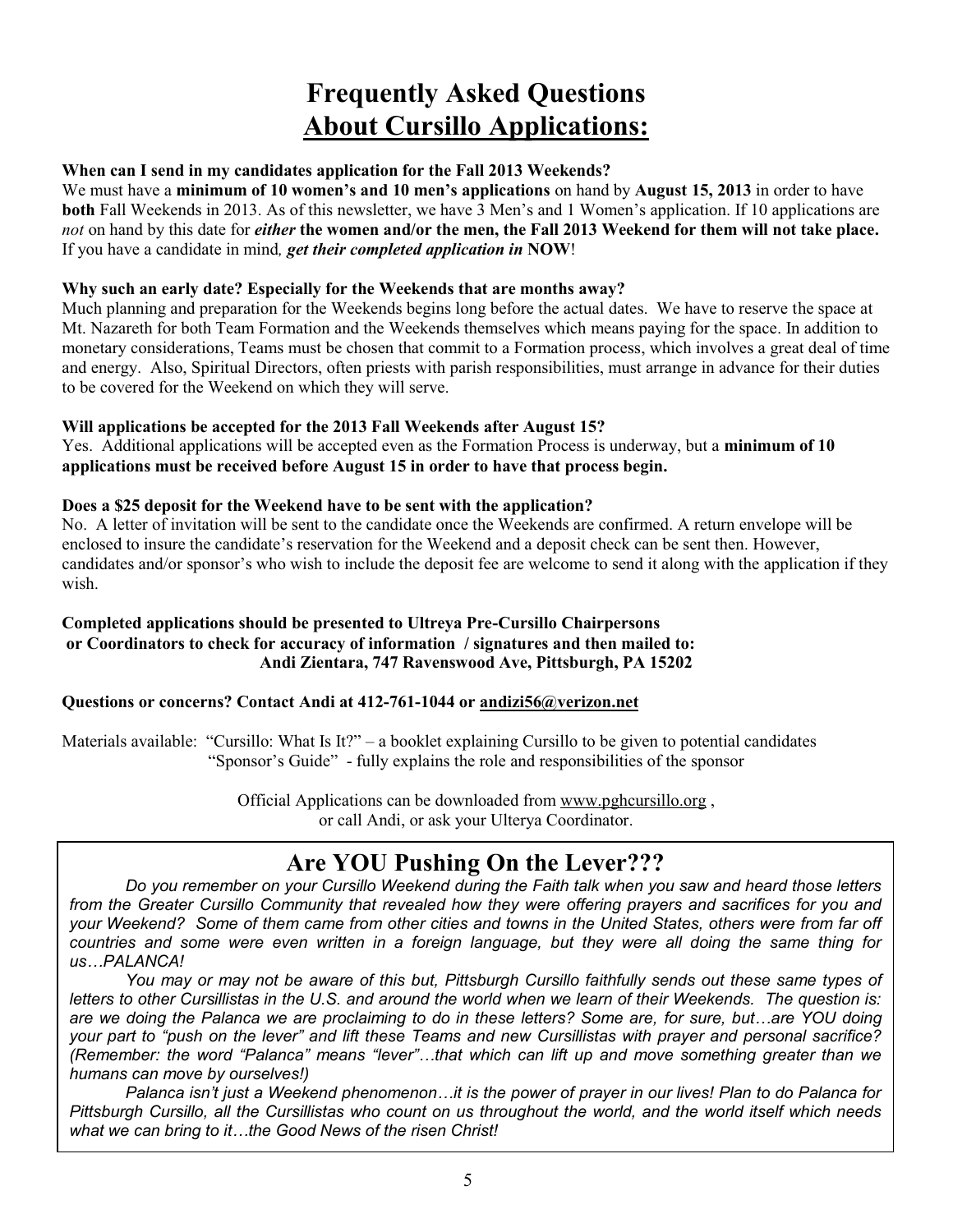# **Ultreya – Most Important Part of Our Fourth Day**

We've all heard it before -- Make a friend, be a friend and bring a friend to Christ.

I learned that phrase on my Cursillo weekend. At the time, especially during The Layperson in the Church talk, I was a bit uncomfortable with it. I could usually make friends. I could even be a friend, most times even a good one at that. Bring a friend to Christ was another story. I had my Faith but didn't always share it. I thought it was a personal matter. It is of course, but as we have learned in Cursillo, it is also meant to be shared.

As I live in My Fourth Day, I am blessed to have to this day, a small group to share my life with. It is in this group reunion I fully realize what Cursillo is all about. My two sponsors are still here by my side to support The in my journey with The Lord. They have taught me how to do the same, and I do. It is an intimate relationship as it is meant to be.

Anyone in a small group reunion has a similar story. We are Cursillistas. We are the laity in The Church. We welcome the opportunity. We have something worthwhile to share, Jesus Christ, and it doesn't get any better than that. We are asked to live our lives in our communities as Christians. As we have come to understand,

# *Spring Retreat* **Fr. Frank Erdeljac Presents Excellent, Insightful Talks**

Pittsburgh Cursillo Spring Retreat was held at the Mount Nazareth Center Friday night, April 12, through Saturday, April 13, 2013. Father Frank Erdeljac, a long time Cursillista and spiritual director for the Pittsburgh Cursillo was the presenter.

A total of 28 participants attended Father Erdeljac's excellent and insightful four sessions talks emphasized the "Glory of God". Each of the four sessions explained God's unconditional love for all mankind and God's call for man to love God always. Some additional highlights of this series were:

- If you believe in God, show God
- Here I am Lord, I come to do Your Will;
- $\bullet$  Grace is a gift
- God never loses; God always wins eventually in God's time.
- Do not despair, God is patient.
- God raises us up to be able to love Him
- The church needs conversion constantly; we need conversion daily
- $\bullet$  Man needs to ask every day how can I please God today
- $\bullet$  Obedience to God is hard it is against man's nature

The participants were blest by Father Erdeljac's words, and I pray that Father Erdeljac will continue to conduct future retreats.

Thank-you, Father Erdeljac, for teaching the absolute truth that God waits for mankind and may God grant you many blessings

DeColores.

Tom Schmura

South Hills Ultreya

bloom where you are planted.

That's what an Ultreya can help us with  $-$  a community of likeminded people coming together to share their life and life experiences with each other. It also supports us in our own efforts to be the Face of Christ to others in our own environments. We join together in prayer, song, witness and even fun. We are strengthened by each other to be the apostles we are meant to be.

I'm asking all to remember their weekend and what we may have learned. We know small group reunions and Ultreya are the most important part of our Fourth Days. It is at the core of Cursillo. We all have something to share, and there is no better way to do it. Be the support someone may need and bring a friend.

Please visit the Pittsburgh Cursillo website and find the Ultreva in your area. They're waiting for your support as we are in our newly formed Southwest Butler Ultreva. We're fortunate to have four or five parishes represented in our infancy. We meet at St Ferdinand's in Cranberry Twp. the first Monday of each Month at 7:30 PM in The Upper Room located across the driveway from the Church. De Colores! Dan Kubisiak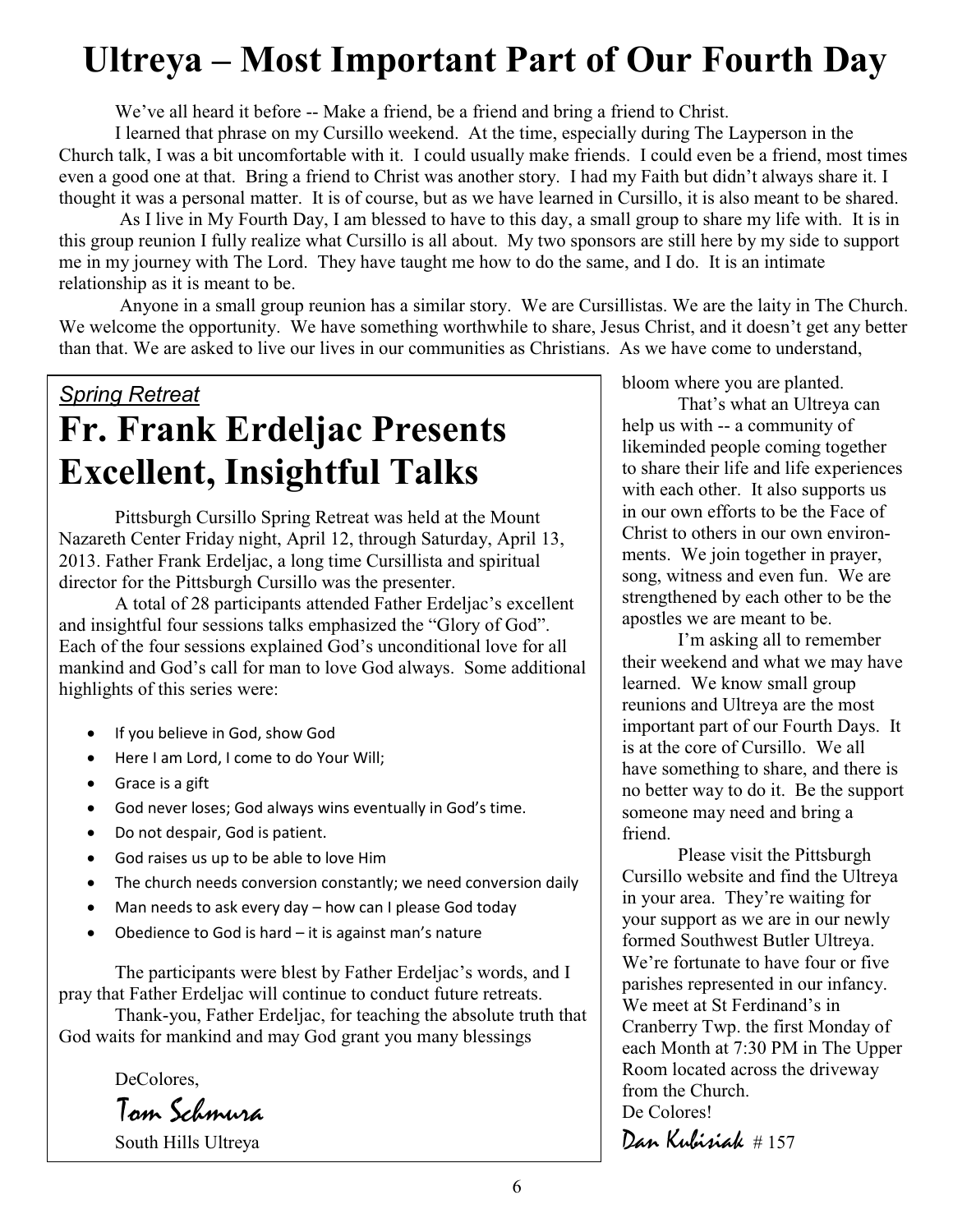# **Upcoming Events -- Pittsburgh Cursillo Movement**

*Keeping my commitment to Jesus and Cursillo*

#### **Revised Weekend Dates:**

 The Cursillo weekends have been scheduled to October 17 - 20, 2013 for Men's # 189 and October 24 – 27, 2013 for Women's # 190.

*Men's Weekend* – October 17 - 20, 2013 -

Donation \$150.00 per person.

 Holy Hour may change due to physical arrangement changes at the Mt. Nazareth Center.

*Women's Weekend* - October 24 – 27, 2013 – Donation \$150.00 per person.

 Holy Hour may change due to physical arrangement changes at the Mt. Nazareth Center

*Fourth Day Welcome* – Sunday, November 10,  $2013, -2 - 4$  p.m. Mt. Nazareth, Bellevue

– Fourth Day Welcome begins in the  $3^{rd}$  Floor Conference Room with Lay Director, Gary Smith.

 Joyful sharing; Pittsburgh Cursillo Information Update; Overview of 2014 Spiritual & Cursillo Movement Programs.

**School of Leaders** – Wednesdays 7:15 – 9:15 p.m at Mt. Nazareth Cursillo Center, 285 Bellevue Road, Pittsburgh (Bellevue), Pa. 15229, 2<sup>nd</sup> Floor Cursillo Office Meeting Room.

Growth in Cursillo and your Catholic faith, full or part time attendance is encouraged for all Cursillistas. The School of Leaders made some changes to the weekly meeting format. The School is also using on-line skype as a way for you to be at the meeting using your computer.

On the  $4<sup>th</sup>$  Wednesday of each month we have an "**Add Your Voice"** session.

Questions & Answers, and interaction of your voice to the vision of Pittsburgh Cursillo.

Since Pittsburgh Catholic Cursillo covers the entire Diocese of Pittsburgh the Movement needs

a broad base of representation from all corners of the diocese. We need your knowledge and commitment to Cursillo to energize all programs, activities, weekends, group reunions and Ultreyas.

#### *Post Cursillo…*

#### **Cursillo Picnic**

Sunday, August 18, 2013 – Location will be North Park at Parish Hall. Begin at 12 p.m. with Mass and then a Pot-Luck style dinner. A Cursillo social event which renews friendships.

## *Pre-Cursillo See information on Page 5*

### *Team Formation School of Leaders - Weekends # 189 - 190*

 Team Formation for the Fall, 2013 weekends will consist of five two hour sessions and one Saturday six hour session. Team/Sponsor Mass will be October 2nd. Wednesday, September 4, 2013, 7:30 – 9:30 p.m., Mt. Nazareth Cursillo Center Wednesday, September 11, 2013, 7:30 – 9:30 p.m., Mt. Nazareth Cursillo Center SATURDAY, September 14, 2013, 9:00 a.m. – 3:00 p.m., Mt. Nazareth Cursillo Center Wednesday, September 18, 2013, 7:30 – 9:30 p.m., Mt. Nazareth Cursillo Center Wednesday, September 25, 2013, 7:30 – 9:30 p.m., Mt. Nazareth Cursillo Center Wednesday, October 2, 2013, Team & Sponsor Mass, 7:30 p.m., Mt Nazareth Cursillo Center

### **National Cursillo Activities/Notices:**

23<sup>rd</sup> National Cursillo Encounter, Hofstra University, Hempstead, New York. Thursday, July 25 – Sunday, July 28, 2013. Hofstra University, 1000 Fulton Avenue, Hempstead, NY 11549 \$ 485.00 per person Registration info can be found on the National Website: www.cursillo.org

### **Other dates of interest for Cursillistas:**

FRATERNITY OF PRIEST HEALING MASSES, 2013

July 17 at St. Paul Parish, Greensburg August 21 at St. Francis of Assisi Parish, Finleyville Sept, 11 at North American Martyrs Parish, Monroeville Oct. 9 at St. Theresa of Lisieux Parish, Munhall Nov. 6 at Holy Family Parish, Latrobe Dec. 4 at Word of God Parish, Swissvale